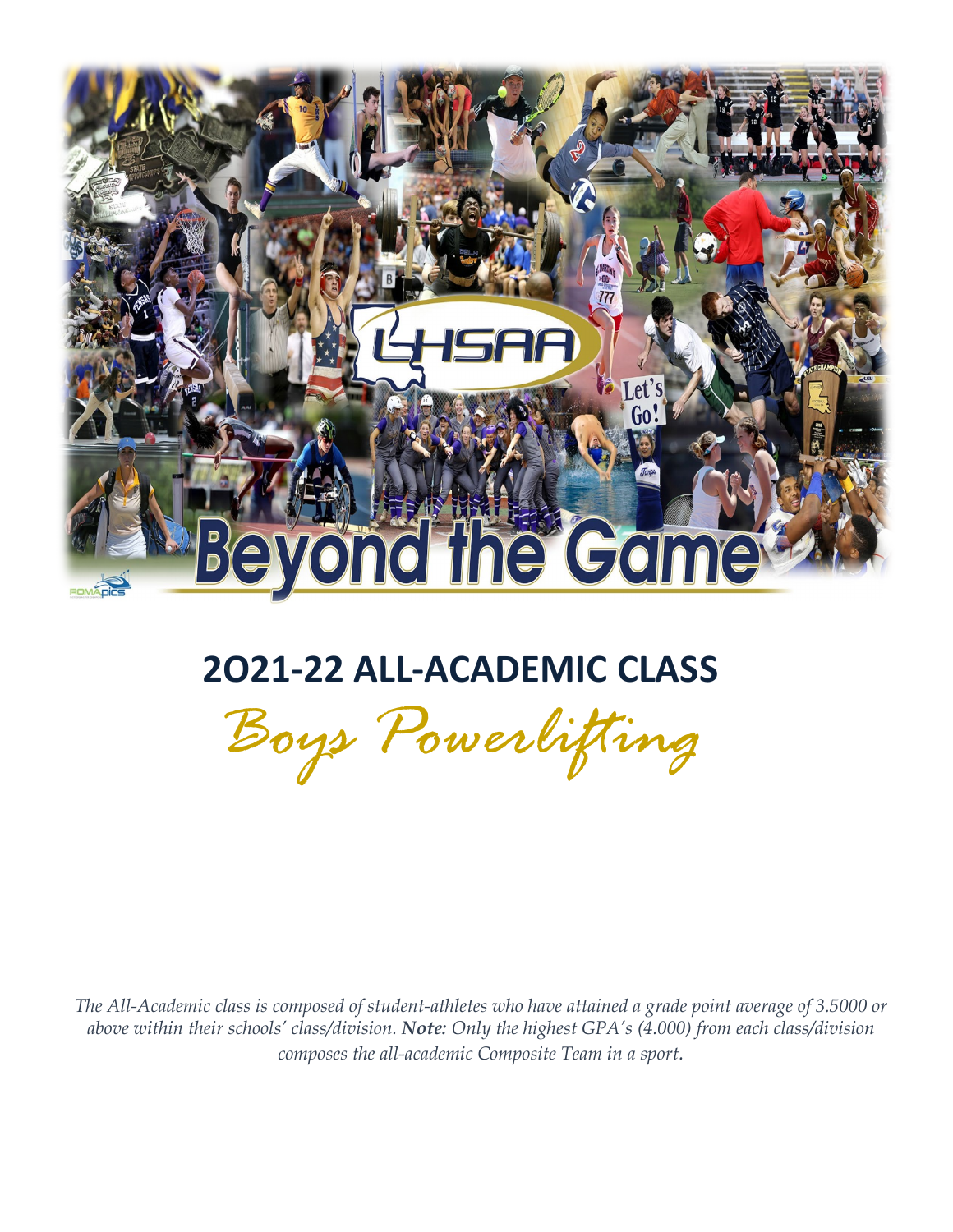

## 2021-22 ALL-ACADEMIC BOYS' POWERLIFTING DIVISION TEAM

## *DIVISION TEAM*

| Name                     | Year    | School                    | Sport     | <b>Class</b> | <b>Division</b> | <b>GPA</b> |
|--------------------------|---------|---------------------------|-----------|--------------|-----------------|------------|
| Luke Corrent             | 2021-22 | <b>West Monroe</b>        | PL        | 5A           | I               | 4.0000     |
| Liam Deneham             | 2021-22 | Airline                   | PL        | 5A           | I               | 4.0000     |
| Gabe Hoosier             | 2021-22 | <b>Buckeye</b>            | <b>PL</b> | 3A           | $\mathbf{III}$  | 4.0000     |
| John David Johnson       | 2021-22 | <b>West Monroe</b>        | <b>PL</b> | 5A           | I               | 4.0000     |
| Zach Johnson             | 2021-22 | <b>West Monroe</b>        | <b>PL</b> | 5A           | $\mathsf{l}$    | 4.0000     |
| James Klien              | 2021-22 | <b>Berwick</b>            | PL        | 3A           | $\mathbf{III}$  | 4.0000     |
| Alexander Landreneau     | 2021-22 | Catholic - B.R.           | <b>PL</b> | 5A           | $\mathbf{I}$    | 4.0000     |
| <b>Joel Penalber</b>     | 2021-22 | Holden                    | PL        | B            | V               | 4.0000     |
| Kaiden Romein            | 2021-22 | Southside                 | <b>PL</b> | 5A           | $\mathbf{I}$    | 4.0000     |
| <b>Ethan Sharpe</b>      | 2021-22 | Franklinton               | PL        | 4A           | $\sf II$        | 4.0000     |
| Seth Noegel              | 2021-22 | <b>Vermilion Catholic</b> | <b>PL</b> | 1A           | V               | 4.0000     |
| Jack Guidry              | 2021-22 | Denham Springs            | PL        | 5A           | $\mathbf{I}$    | 3.9787     |
| Adam Galloway            | 2021-22 | Franklinton               | <b>PL</b> | 4A           | $\sf II$        | 3.9583     |
| <b>Blake Gisclair</b>    | 2021-22 | Catholic - N.I.           | PL        | 2A           | IV              | 3.9545     |
| Darren Metoyer           | 2021-22 | St. Louis Catholic        | <b>PL</b> | 3A           | Ш               | 3.9310     |
| Peyton Bennett           | 2021-22 | <b>West Monroe</b>        | <b>PL</b> | 5A           | $\mathsf{l}$    | 3.9111     |
| <b>Oliver Patterson</b>  | 2021-22 | Sam Houston               | PL        | 5A           | $\mathsf{l}$    | 3.9072     |
| Ethan Goldsmith          | 2021-22 | Catholic - B.R.           | PL        | 5A           | $\mathsf{l}$    | 3.9070     |
| Paul Gomila              | 2021-22 | <b>Holy Cross</b>         | PL        | 5A           | $\mathsf{l}$    | 3.9048     |
| Christopher Clark        | 2021-22 | Episcopal                 | <b>PL</b> | 2A           | IV              | 3.8846     |
| Jackson McDonald         | 2021-22 | <b>West Monroe</b>        | PL        | 5A           | $\mathbf{I}$    | 3.8723     |
| Dylan Watson             | 2021-22 | Denham Springs            | PL        | 5A           | I               | 3.8696     |
| <b>Cullen Neill</b>      | 2021-22 | <b>Brother Martin</b>     | <b>PL</b> | 5A           | $\mathsf{l}$    | 3.8636     |
| Nate Lebo                | 2021-22 | Franklinton               | <b>PL</b> | 4A           | $\sf II$        | 3.8182     |
| Charles Jonau            | 2021-22 | <b>Holy Cross</b>         | PL        | 5A           | $\mathbf{I}$    | 3.8095     |
| Mase Many                | 2021-22 | <b>West Monroe</b>        | PL        | 5A           | $\mathbf{I}$    | 3.7971     |
| <b>Gabriel Williams</b>  | 2021-22 | <b>Holy Savior Menard</b> | PL        | 2A           | IV              | 3.7917     |
| Caden Bealer             | 2021-22 | Leesville                 | PL        | 4A           | $\sf II$        | 3.7872     |
| Easton Lonibos           | 2021-22 | Catholic - B.R.           | PL        | 5A           | ı               | 3.7619     |
| James Beene              | 2021-22 | Airline                   | PL        | 5A           | $\mathsf{l}$    | 3.7510     |
| Mitchell LeBlanc         | 2021-22 | <b>Buckeye</b>            | PL        | 3A           | $\mathbf{III}$  | 3.7174     |
| Liam Calkins             | 2021-22 | Catholic - B.R.           | PL        | 5A           | I               | 3.7143     |
| <b>Connor Rutland</b>    | 2021-22 | Denham Springs            | <b>PL</b> | 5A           |                 | 3.6957     |
| Seth Haug                | 2021-22 | Leesville                 | PL        | 4A           | Ш               | 3.6923     |
| <b>Edward Lee Reneau</b> | 2021-22 | West Monroe               | PL        | 5A           | $\mathbf{I}$    | 3.6666     |
| Tyrin Cunningham         | 2021-22 | Ringgold                  | PL        | 1A           | ٧               | 3.6596     |
| Nathan Curtis            | 2021-22 | Live Oak                  | <b>PL</b> | 5A           | $\mathsf{l}$    | 3.6559     |
| Cooper Brasher           | 2021-22 | <b>West Monroe</b>        | PL        | 5A           | I               | 3.6363     |